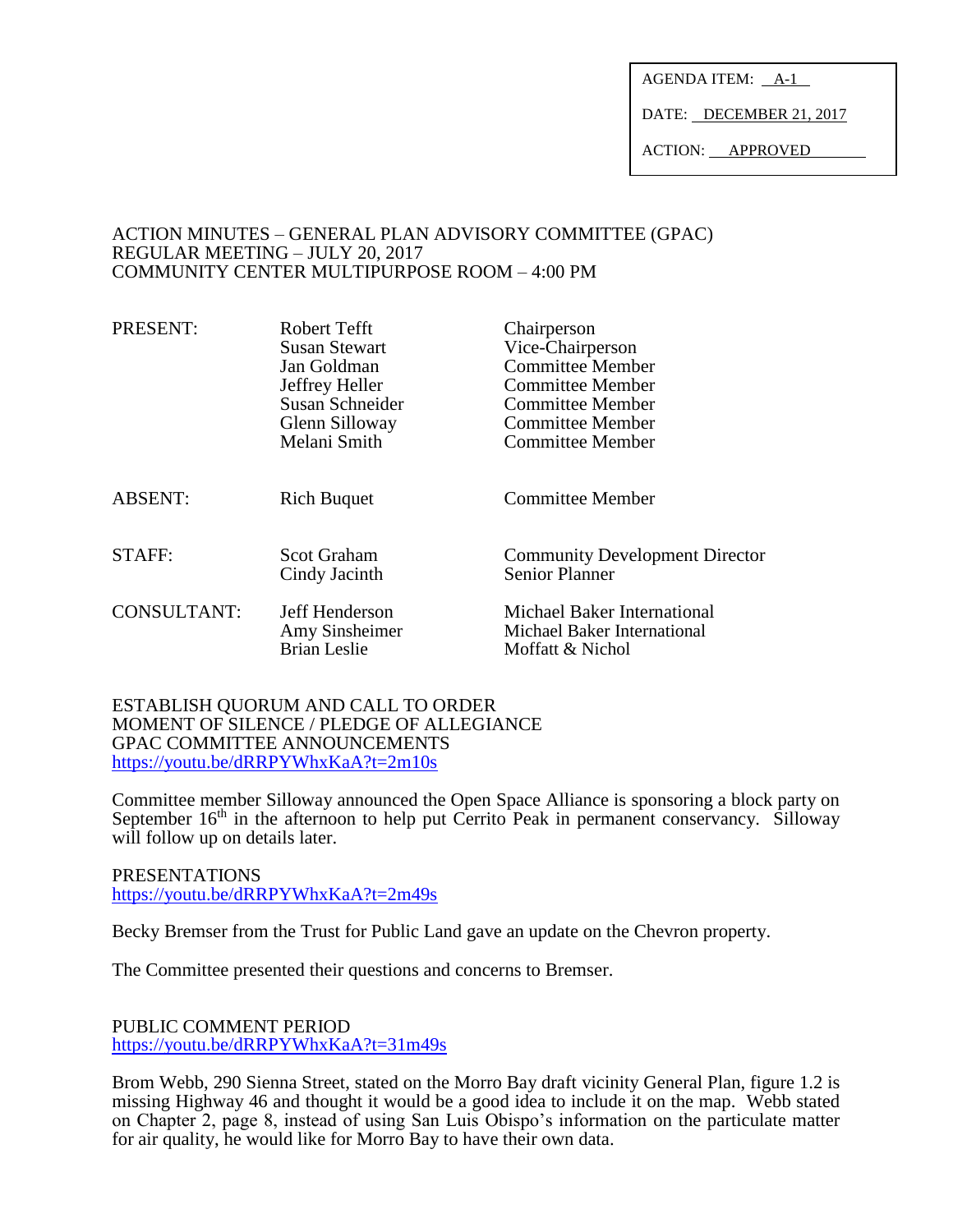#### ACTION MINUTES – GENERAL PLAN ADVISORY COMMITTEE (GPAC) REGULAR MEETING – JULY 20, 2017

Betty Winholtz, Morro Bay resident, stated Morro bay used to monitor the air when the power plant was running. Winholtz noted the facility was located on top of the Police Station. Winholtz also stated her concern about placing homes on the north side of the ridge. Winholtz stated San Luis Obispo County and Morro Bay have view shed ordinances which states no homes could be placed on the ridge. Winholtz finds the land use zoning confusing and noted there should be columns and titles to note where old titles will fit into the new areas. Winholtz would like to address Main Street in the Sea Level rise and was surprised the Cloisters wasn't mentioned in the report.

Carole Truesdale, Morro Bay resident, stated Attachment # 4, Land Use Alternatives, High Density Residential is not a positive for the vacant 10-acre lot in north Morro Bay. Truesdale feels this should be reduced to a medium density residential due to the present high traffic impact.

Barbara Doerr, Morro Bay resident, stated she hopes the County is actively involved in preserving the land. Doerr stated this is a valuable habitat which should remain along the scenic highway. Doerr suggested the WWTP be placed by the PG&E switching station. Doerr noted a Floor Area Ratio (FAR) is needed so residents could control what is being built on a lot. Doerr stated the size of the lot should limit the structure and would like the Committee to come up with standards for non-conforming uses rather than site by site exceptions. Doerr also spoke of the issues with open space housing.

Richard Sadowski, Morro Bay resident, spoke about the draft sea level rise report. Sadowski stated the City shouldn't be worried about Highway 1, but concerned about the Cloisters residential area, critical infrastructure, and the Embarcadero. Sadowski stated the City will need to look at the residential areas with stream bluffs which are affected by the king tides. Sadowski noted the sewer main in the Panorama project in north Morro Bay, is already over capacity. Sadowski would like the City to keep this in mind when they're negotiating. Sadowski also noted the City received a Water Infrastructure Finance and Innovation Act (WIFIA) loan from the United States Environmental Protection Agency (US EPA). Sadowski stated the City has a two-month period to look at a package unit to place west of Highway 1. Sadowski stated more information could be found at [www.morrobaywrf.info.](http://www.morrobaywrf.info/)

Doerr asked why this committee doesn't follow the public comment rules and procedures which the City Council or the other committees follow.

Chairperson Tefft stated he will address this issue once he closes the Public Comment period.

Chairperson Tefft closed the Public Comment Period. <https://youtu.be/dRRPYWhxKaA?t=50m18s>

Chairperson Tefft stated the Committee does follow the Public Comment period procedures. Tefft stated the Public Comment is at the beginning of each meeting. Certain items on the agenda are designated as Public Hearing items and the public comment period is scheduled for each item. For other items, e.g., Consent Calendar, Unfinished Business, Closing Comments, etc. are not scheduled as public comment.

## A. CONSENT CALENDAR <https://youtu.be/dRRPYWhxKaA?t=56m3s>

**A-1** Approval of minutes from the GPAC meeting of May 18, 2017. Staff Recommendation: Approve minutes as submitted.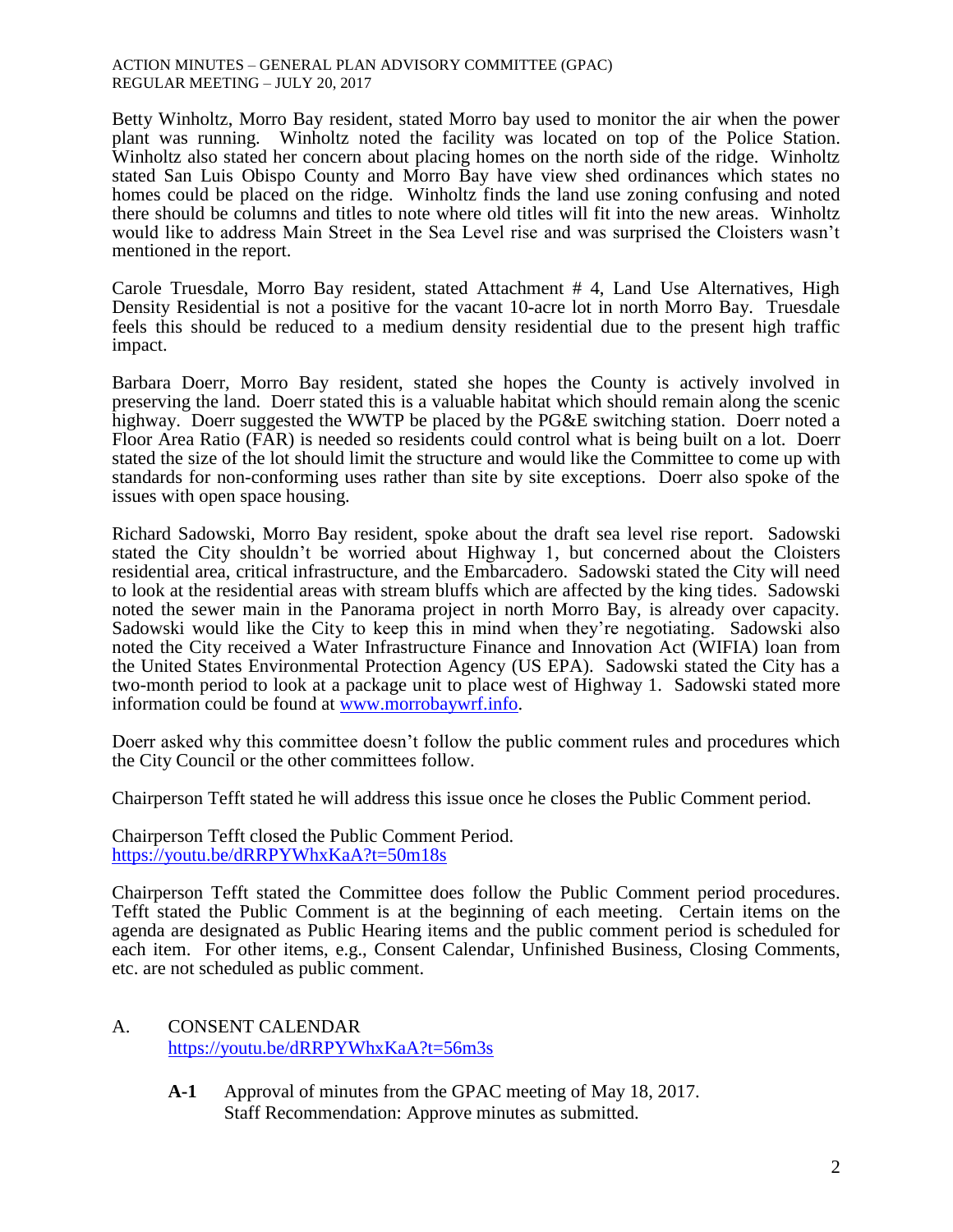**MOTION:** Committee member Stewart moved to approve the Consent Calendar A-1. Committee member Smith seconded the motion passed (7-0).

B. UNFINISHED BUSINESS - NONE

## C. NEW BUSINESS <https://youtu.be/dRRPYWhxKaA?t=56m55s>

C-1Michael Baker International Presentations – Power Point Presentation Attached 1. Status Update (Jeff Henderson)

> Henderson presented updated. <https://youtu.be/dRRPYWhxKaA?t=57m14s>

2. Community Baseline Assessment (CBA) (Amy Sinsheimer and Jeff Henderson) *CBA Document link:* [http://www.morro](http://www.morro-bay.ca.us/DocumentCenter/Home/View/10978)[bay.ca.us/DocumentCenter/Home/View/10978](http://www.morro-bay.ca.us/DocumentCenter/Home/View/10978) *CBA with track changes:* [http://www.morro](http://www.morro-bay.ca.us/DocumentCenter/Home/View/10979)[bay.ca.us/DocumentCenter/Home/View/10979](http://www.morro-bay.ca.us/DocumentCenter/Home/View/10979)

Sinsheimer presented the staff report. <https://youtu.be/dRRPYWhxKaA?t=1h17s>

Committee members presented their questions and concerns.

Brian Leslie, Moffat & Nichol, answered questions from the Committee.

3. Sea Level Rise Analysis (Moffatt & Nichol) <https://youtu.be/dRRPYWhxKaA?t=1h8m>

Brian Leslie presented the staff report.

Discussion between Committee and staff.

4. Draft Land Use Map and Designations (Amy Sinsheimer and Jeff Henderson) <https://youtu.be/dRRPYWhxKaA?t=1h59m18s>

Sinsheimer presented the staff report.

The Committee members presented their questions and concerns.

## D. COMMITTEE MEMBER CLOSING COMMENTS - NONE

## E. COMMUNITY DEVELOPMENT DIRECTOR/MICHAEL BAKER INTL. **COMMENTS** <https://youtu.be/dRRPYWhxKaA?t=3h4m1s>

Graham announced there will be two meetings in August. The second meeting will be on August  $29<sup>th</sup>$  at the Community Center multipurpose room, 4 p.m. – 6 p.m. Graham noted